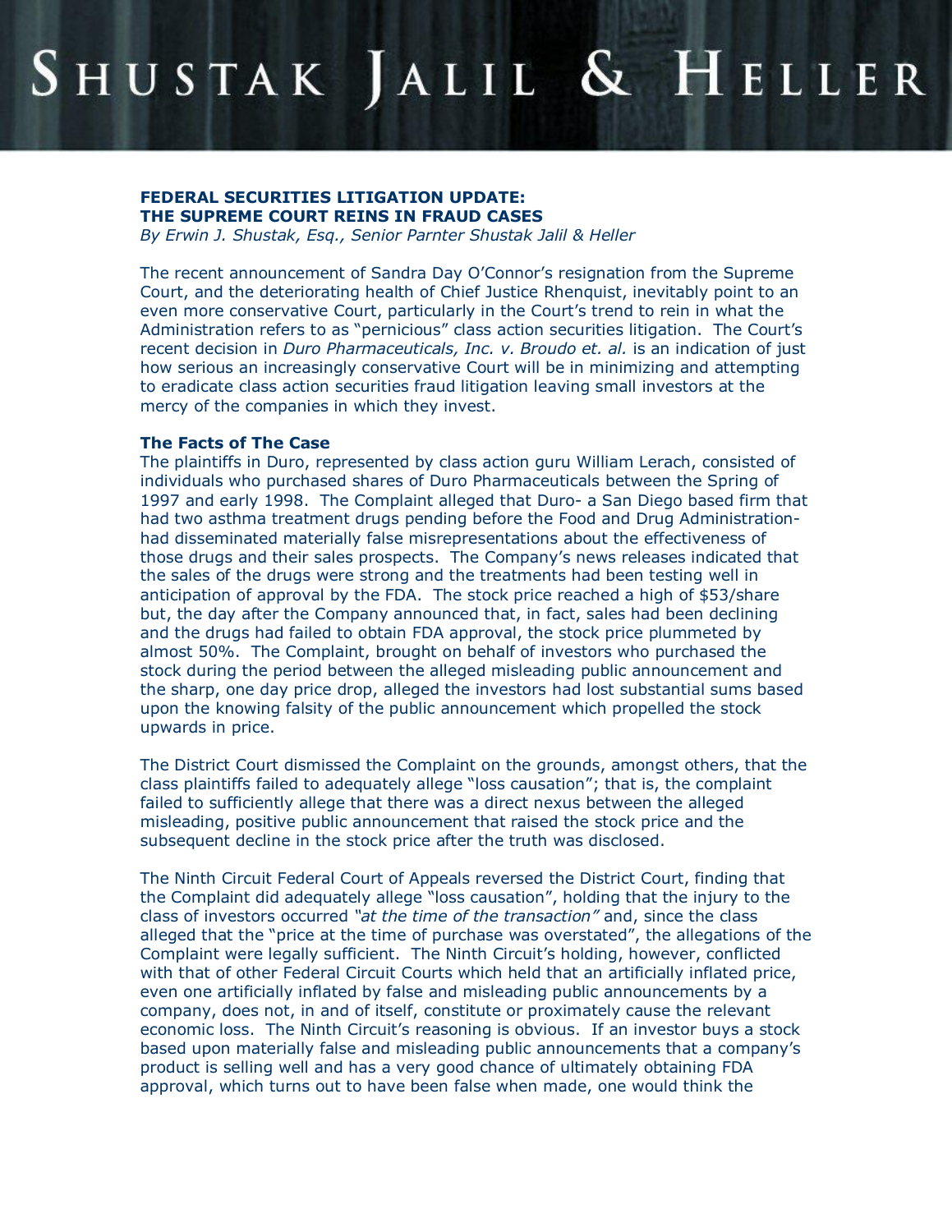standard for at least alleging a classic securities fraud case was met. Not so, ruled the Supreme Court.

#### **The Elements of a Fraud Case Involving Publicly Traded Stock**

In reversing the Ninth Circuit and dismissing the Complaint, the Supreme Court outlined the basic elements of a "fraud on the market" securities fraud claim:

- 1. A material misrepresentation;
- 2. scienter (ie. a wrongful state of mind; knowledge that the representation was false and misleading);
- 3. in connection with the purchase and sale of a security;
- 4. an economic loss; and
- 5. *"loss causation" (ie. a direct, causal connection between the material misrepresentation and the investor's loss).*

It would seem obvious that all of these elements were satisfied by this Complaint that alleged the investors would not have purchased the stock at the higher, artificially inflated price "but for" the false and misleading public announcement about the company's prospects of continued sales of product and imminent approval by the FDA. After all, when a stock drops almost 50% on the announcement that, in fact, sales had been declining, not increasing, and the FDA did not approve the drugs although the company announced that approval was imminent, what would cause a loss to an investor who purchased the stock at the higher price than the fraudulent, misleading public announcement that propelled the stock to a record high?

### **The Supreme Court's Narrow Definition of "Loss Causation"**

As compelling as the facts of Duro were, the Supreme Court dismissed the Complaint and, in so doing, defined narrowly the concept of "loss causation". While the Ninth Circuit held that the Complaint adequately established that the "price on the day of purchase" was inflated due to the admittedly false and misleading public announcement, the Supreme Court took a much more narrow view and held that "an inflated price will not itself constitute or proximately cause the relevant economic loss". In so doing, the Court looked not at the factors that may have artificially raised the stock price on the day of purchase, but on the reasons for the stocks decline at the time of sale. The Supreme Court held:

> "When the purchaser subsequently resells such shares, even at a lower price, that lower price may reflect, not the earlier misrepresentation, but changed economic circumstances, changed investor expectations, new industry-specific or firm-specific facts, conditions, or other events, which taken separately or together account for some or all of that lower price."

While it might seem patently obvious to most readers that the *only* cause for the drop in Duro's stock was the initial, false and misleading public announcement-the very reason any prudent investor would have been motivated to buy the stock in the first place- and the subsequent announcement that stated the first earlier public announcement was incorrect and false, the Supreme Court did not see the connection as sufficient to uphold the class action fraud complaint. The Court refused to interpret the Federal Anti-Fraud Securities laws "to provide investors with broad insurance against market losses" and instead limited the laws only "to protect them against those economic losses that misrepresentations actually cause".

Organizations representing those who lost money in corporate-fraud scandals, including public pension funds and groups such as the senior-citizen lobby AARP and